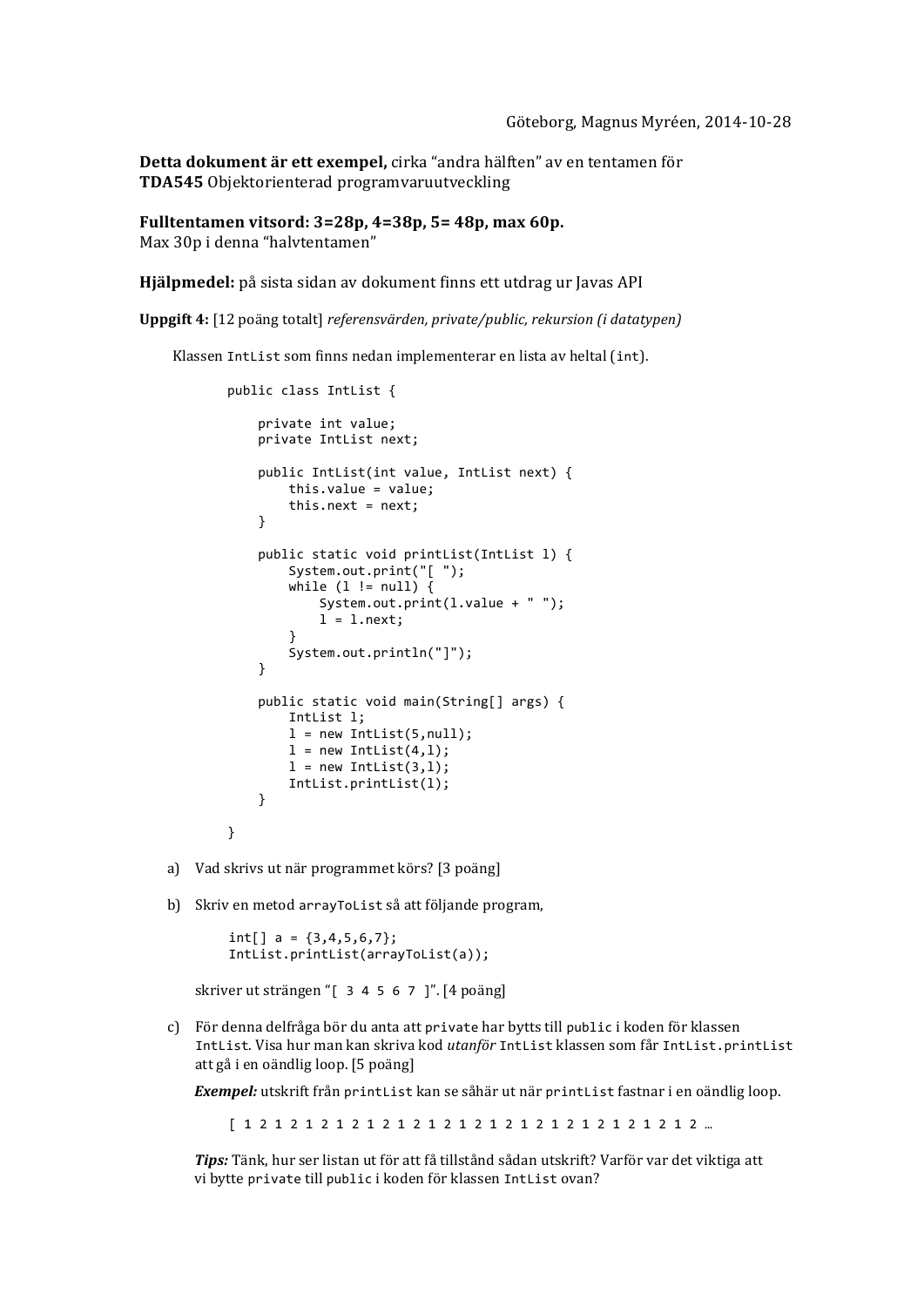**Uppgift 5:** [10 poäng totalt] *händelsehantering, timer*

- a) Beskriv kort den inbyggda Timer klassen (dvs. javax. swing. Timer). Beskriv vad en lyssnare är och hur Timer klassen använder sig av lyssnare. [3 poäng]
- b) Skriv kod för en ny Timer-lik klass. Den nya klassen bör heta TickTimer.
	- Den skall ha en konstruktör med signaturen:

public TickTimer(int delay, ActionListener al, int ticks)

• En instans av denna klass bör anropa sin lyssnare exakt ticks gånger med delay millisekunder mellan anropen. [7 poäng]

*Tips:* Det är kanske bäst att *inte* ärva den inbyggda Timer klassen. Istället kan man skapa en Timer inuti TickTimer konstruktören.

**Uppgift 6:** [8 poäng totalt] *grafik, arv, swing* 

Skriv ett program som ritar två cirklar i mitten av ett fönster.

- Den större cirkeln bör vara svart. Den ska placeras i mitten av fönstret och bör vara så stor som möjligt utan att gå utanför fönstrets kanter.
- Den mindre cirkeln bör vara vit och ritas i mitten av den större cirkeln. Den mindre cirkeln skall ha en radius som är hälften av den stora cirkelns radius.

Cirklarna skall ritas i en JPanel som sitter i ett JFrame fönster,

Exempel på hur det bör se ut finns nedan.



**Obs.** Det skall vara möjligt att ändra på storleken av fönstret och då skall cirklarna hållas i mitten av fönstret.